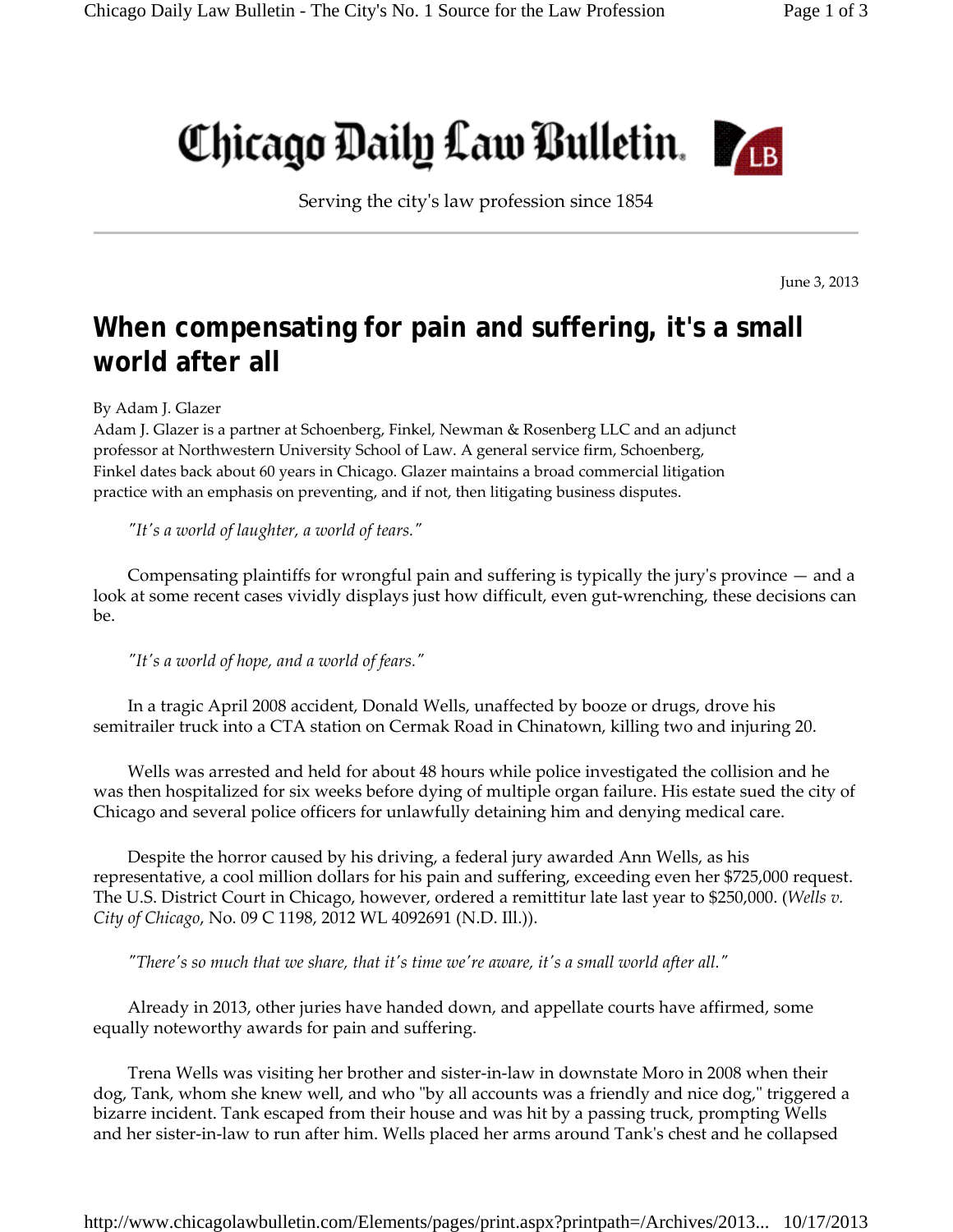on her. When she tried to extract her hands, the dog, a Labrador/husky mix, savagely bit her thumbs, then died.

Wells invoked the Illinois Animal Control Act, which encourages tight command over animals, to sue her brother and sister‐in‐law in Madison County. After learning that she underwent four surgeries on her right thumb, the jury awarded \$280,000, including \$50,000 for pain and suffering. The 5th District Appellate Court affirmed in March. (*Wells v. Cooper*, 2013 IL App (5th) 120074‐U.)

"It's a small world after all. It's a small world after all. It's a small world after all.

*ʺItʹs a small, small world.ʺ*

Elsewhere, Mohammed Kayes took his 3‐year‐old daughter for an afternoon walk on a Long Island City, N.Y., sidewalk in 2006. A New York City Transit Authority truck backed up suddenly, dislodging a 40‐pound stop sign and pole and propelling it into Kayesʹ head and neck. Summary judgment was entered on liability and a Queens County jury awarded Kayes \$2 million for past and future pain and suffering, an award affirmed on appeal in March. (*Kayes v. Liberati*, 2013 NY Slip Op 01534.)

*ʺThere is just one moon, and one golden sun.ʺ*

The Virginia Supreme Court reinstated an award won by the widow of a former Navy sailor, who died of mesothelioma, that included \$2 million for his pain and suffering before death. Robert Hardick worked as a ship fitter, where he was fatally exposed to asbestos while ships were repaired in port. The U.S. Supreme Courtʹs February denial of certiorari enables additional damages, such as for pain and suffering before death, to be obtained under general maritime law. (*John Crane, Inc. v. Hardick*, 283 Va. 358 (2012), cert. denied, 133 S.Ct. 1263 (2013).

*ʺAnd a smile means friendship to everyone.ʺ*

Meanwhile, in the first case to go to trial against Johnson & Johnson involving its highly publicized defective artificial metal hips, J&Jʹs DePuy orthopedic unit sustained an \$8 million hit for Loren Kranskyʹs pain and suffering. Softening the blow a bit, the Los Angeles jury found that DePuy did not act with fraud or malice and, thus, rejected Kranskyʹs punitive damages prayer.

Interestingly, the trial court prevented DePuy from informing the jury that the U.S. Food and Drug Administration had cleared the artificial hips for sale. With almost 100,000 of these metal hips sold before the product was recalled three years ago, it is not surprising that an appeal is planned.

*ʺThough the mountains divide, and the oceans are wide, itʹs a small world after all.ʺ*

Each of these pain and suffering awards is notable in its own right, but none is more remarkable than the award obtained in March by Jose Martinez in the federal court in Orange County, Calif. Martinez visited Disneyland in 2009 with his wife, where they enjoyed the popular "It's a Small World" ride.

Their boat reached the "Goodbye Room," signaling the ride was nearly over, when it broke down. Other riders were quickly evacuated, but Martinez, a paraplegic, was left on the boat while the "It's a Small World" song, set out above, played on a loop.